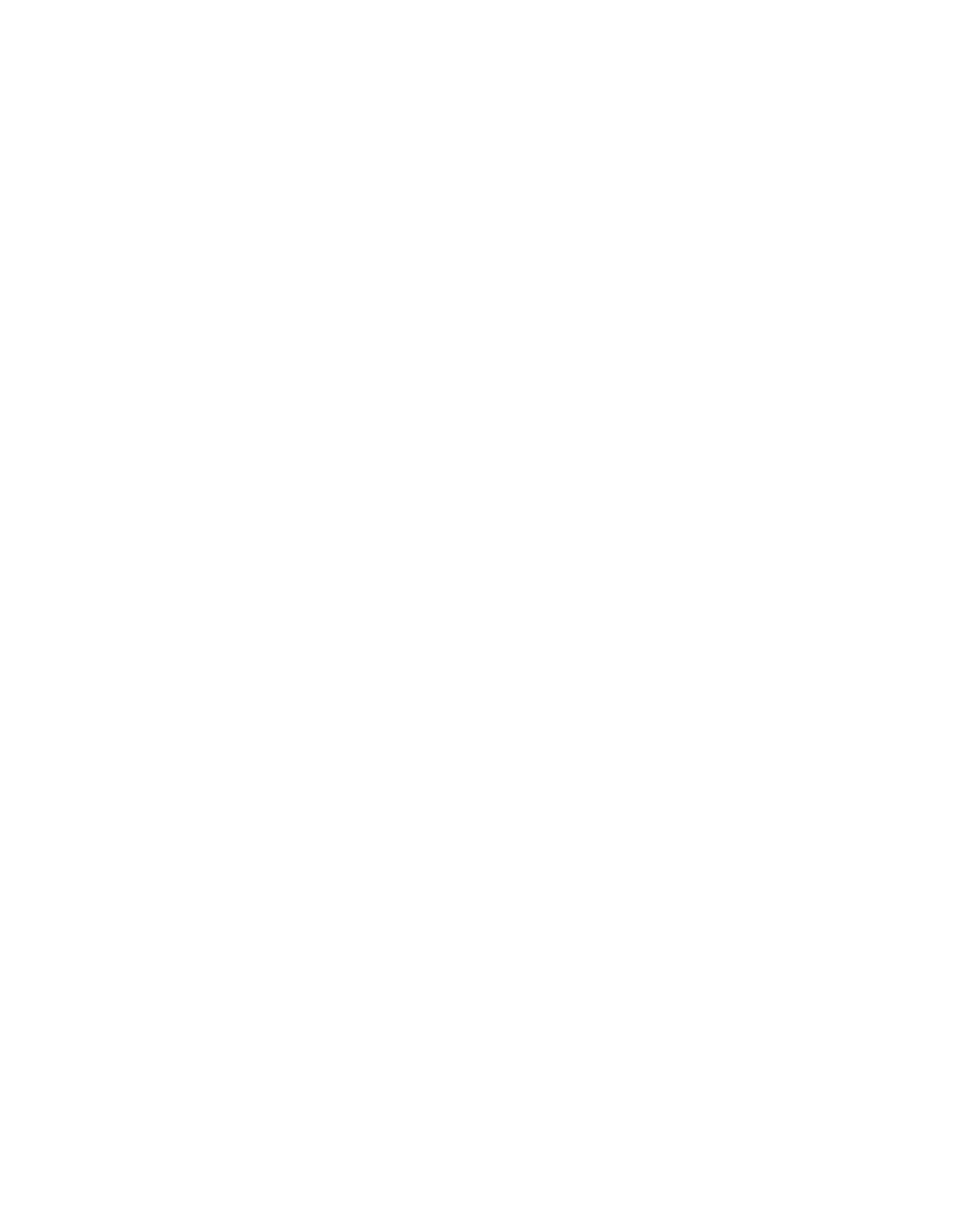

# AFRICA CENTER<br>FOR STRATEGIC STUDIES

## **African Parliamentarians Forum 2022: Parliamentary Pathways to Democratic Security Governance**

**1-2 March 2022 8-9 March 2022 15-16 March 2022 22-23 March 2022**

## **SYLLABUS**

### **Table of Contents**

| Week 1: Roles of Parliament in Democratic and Civilian Security Sector Governance       |  |
|-----------------------------------------------------------------------------------------|--|
|                                                                                         |  |
| Week 3: Accountability - Fostering Security Sector Professionalism and Transparency14   |  |
| Week 4: Outreach - Bringing Civil Society and Constituents into Security Policymaking18 |  |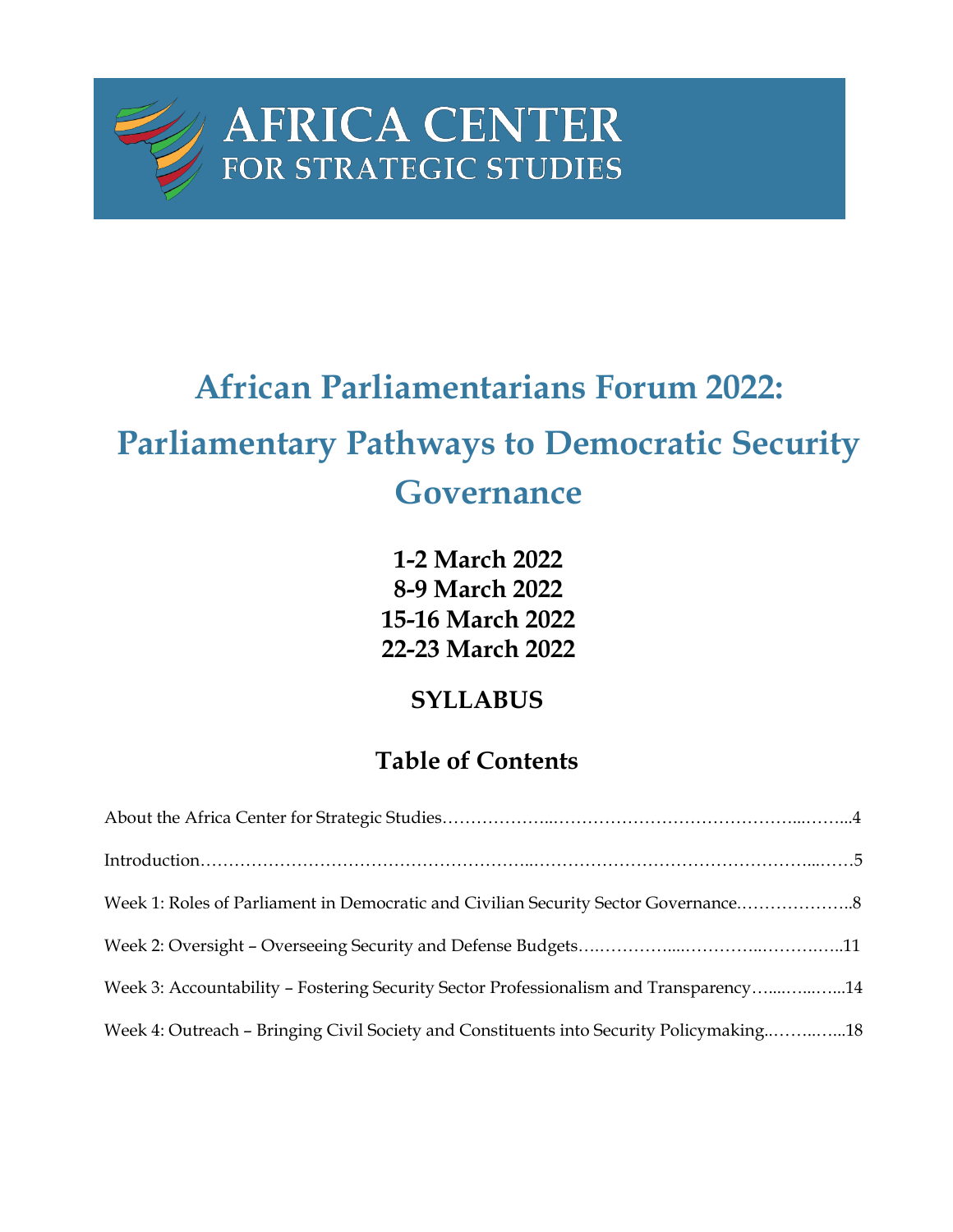#### **ABOUT THE AFRICA CENTER**

Since its inception in 1999, the Africa Center has served as a forum for research, academic programs, and the exchange of ideas with the aim of enhancing citizen security by strengthening the effectiveness and accountability of African institutions, in support of U.S.-Africa policy.

#### **VISION**

*Security for all Africans championed by effective institutions accountable to their citizens.*

Realizing the vision of an Africa free from organized armed violence guaranteed by African institutions that are committed to protecting African citizens is the driving motivation of the Africa Center. This aim underscores the Center's commitment to contributing to tangible impacts by working with our African partners – military and civilian, governmental and civil society, as well as national and regional. All have valuable roles to play in mitigating the complex drivers of conflict on the continent today. Accountability to citizens is an important element of our vision as it reinforces the point that in order to be effective, security institutions must not just be "strong," but also be responsive to and protective of the rights of citizens.

#### **MISSION**

*To advance African security by expanding understanding, providing a trusted platform for dialogue, building enduring partnerships, and catalyzing strategic solutions.*

The Africa Center's mission revolves around the generation and dissemination of knowledge through our research, academic programs, strategic communications, and community chapters. Drawing on the practical experiences and lessons learned from security efforts on the continent, we aim to generate relevant insight and analysis that can inform practitioners and policymakers on the pressing security challenges that they face. Recognizing that addressing serious challenges can only come about through candid and thoughtful exchanges, the Center provides face-to-face and virtual platforms where partners can exchange views on priorities and sound practices. These exchanges foster relationships that, in turn, are maintained over time through the Center's community chapters, communities of interest, follow-on programs, and ongoing dialogue between participants and staff. This dialogue—infused with real world experiences and fresh analysis—provides an opportunity for continued learning and catalyzes concrete actions.

#### **MANDATE**

The Africa Center is a U.S. Department of Defense institution established and funded by Congress for the study of security issues relating to Africa and serving as a forum for bilateral and multilateral research, communication, exchange of ideas, and training involving military and civilian participants. *(10 U.S.C 342)*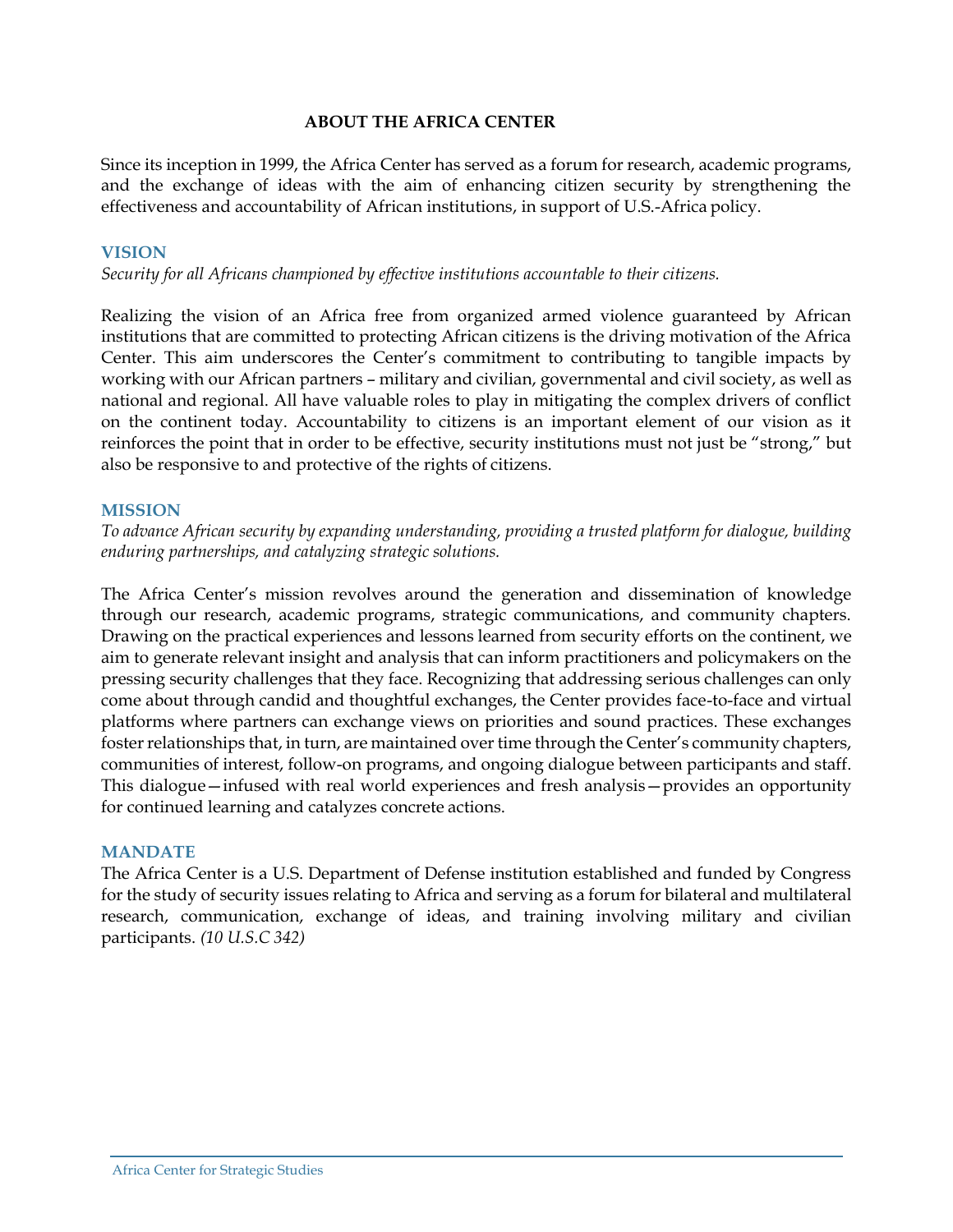#### **Introduction**

Parliaments are critical to democratic and civilian control of the security sector in African countries. The balance of powers between branches of government is a fundamental principle underlying many regimes with multiparty political competition, but a successful balance demands empowerment of all branches of government. Legislators can be an important bridge between security services and citizens that facilitates a broader system of checks and balances between different branches of government. Achieving a healthy balance can be especially important – and especially difficult – when it comes to issues of national security.

On the one hand, parliamentary institutions and actors have great potential to play several critical security governance roles. Ideally, they oversee security budgets and spending, foster security force transparency and accountability, and work towards advancing people-centered security policies that reflect the interests of constituents and incorporate civil society voices and expertise. There are promising examples of parliamentarians and their staff doing such work diligently and tenaciously, even when adaptations are necessary to navigate barriers like a "culture of secrecy" surrounding access to information about defense and security, or limitations in resources for parliamentary capacity building, logistical support, or independent research and analysis. Recent empirical analysis of African parliaments also emphasizes their increasing agency, vibrancy, and relevance in shaping development and security outcomes.

On the other hand, African parliaments are often depicted as weak counterparts to powerful executive branches, or as vehicles prone to rubber stamping defense budgets and other national security measures. Since independence from colonial rule, certain African legislatures have had more opportunities than others to develop the institutional autonomy that can make them effective at oversight, both generally and in relation to defense and security. In some cases, military and civilian officials or African parliamentarians themselves have noted that parliamentarians have few opportunities to hone practical skills and obtain sufficient resources to fulfill their oversight, accountability, and outreach functions comprehensively. Furthermore, the legal authority of parliaments to do this work has been threatened in several countries in light of recent military coups.

Even across countries with varied histories and experiences with legislative development, however, there is notable demand for the kinds of governance that parliaments have the potential to enhance. Although each country is unique, in aggregate, the latest Afrobarometer public opinion surveys done in over thirty African countries demonstrate that African citizens are favorable to executive branch oversight, and expect transparent and accountable governance.<sup>1</sup> At the same time, the Ibrahim Index of African Governance shows that public perceptions of the actual quality of governance are in decline. Strong parliamentary oversight of security and defense force budgets, actions, and policies – coupled with transparent and accountable outreach by parliamentarians to constituents concerned about security policies and challenges in their everyday lives – are tools for building further trust between Members of Parliament and citizens. That trust is, in and of itself, a critical ingredient of sustainable democratic and civilian security sector governance.

<sup>1</sup> See E. Gyimah-Boadi and Joseph Asunka, "[Do Africans want democracy](https://afrobarometer.org/blogs/do-africans-want-democracy-and-do-they-think-theyre-getting-it) – and do they think they're [getting](https://afrobarometer.org/blogs/do-africans-want-democracy-and-do-they-think-theyre-getting-it) it?" *The Washington Post*, October 22, 2021.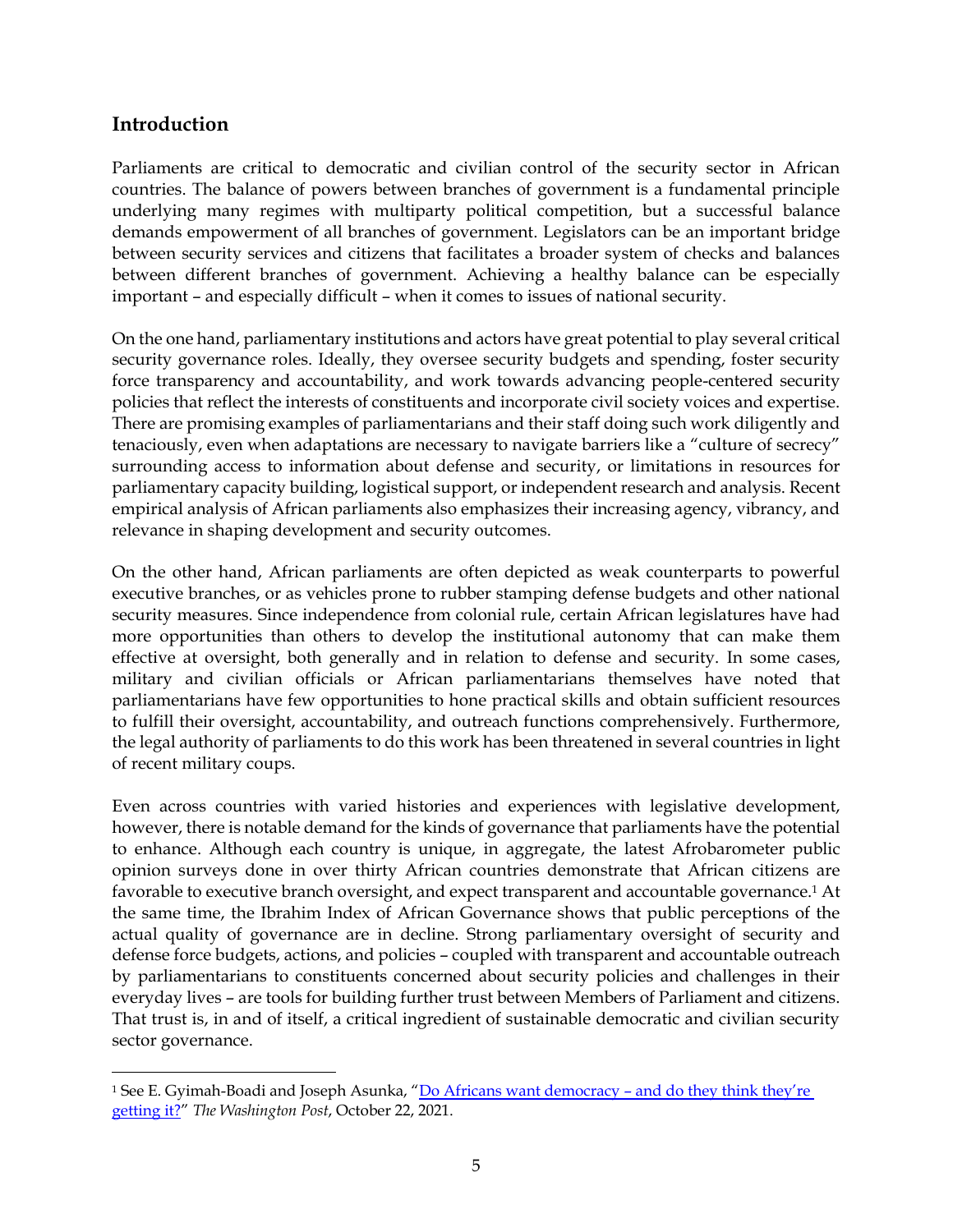This four-week virtual program seeks to provide a forum to for parliamentarians and parliamentary staff from a variety of African legislatures to examine the role of their branch of government in the national security process and to share experiences and engage with academic and practitioner experts about the tools of parliamentary oversight in the current African security environment. The forum is designed to catalyze the honorable participants' collective analysis of current trends, challenges, and innovations in the work of legislatures to foster democratic and civilian control of the security sector. Thanks to the multi-country and cross-regional nature of the forum, participants will have different political, contextual, and technical experiences to share. The countries included in the forum differ in the depth of their legislature's involvement in security governance, the electoral rules/political institutions/legal systems that they use, and the strength of the ruling and opposition blocs in parliament. These similarities and differences will facilitate fruitful comparisons, as well as targeted identification of common and practical approaches and tools for parliamentary involvement in the oversight, accountability, and outreach aspects of security sector governance.

#### **Program Objectives**

The objectives of the Parliamentarians Forum are to:

- 1. Deepen understanding of the roles that parliaments play in providing checks and balances to foster democratic and civilian security sector governance, and contextualize these roles in relation to current African security trends.
- 2. Foster discussion of practical approaches, skills, and tools for parliamentary involvement in the oversight, accountability, and outreach aspects of security sector governance, including as they relate to public and secret information.
- 3. Consider examples of how African parliamentarians have exercised their responsibilities, through posing parliamentary questions to security officials, reviewing security budgets/expenditures, conducting side visits, consulting civil society and academia for empirical information, and engaging in constituency service on citizen security issues.

#### **Academic Approach**

The Parliamentarians Forum will seek to facilitate cross-country networking, catalyze peer learning and experience sharing from different African parliaments, and bring to light lessons and sound practices for oversight, outreach, and accountability through:

- a) Practical academic content in this syllabus to provide fodder for debate, discussion, and innovative exchanges during the forum;
- b) Virtual plenary sessions that reinforce peer learning and experience sharing about common challenges and notable successes on various aspects of parliamentary oversight of the security sector;
- c) Small group discussions between parliamentarians and staff from different countries and regions that reinforce the learning objectives, helping participants exchange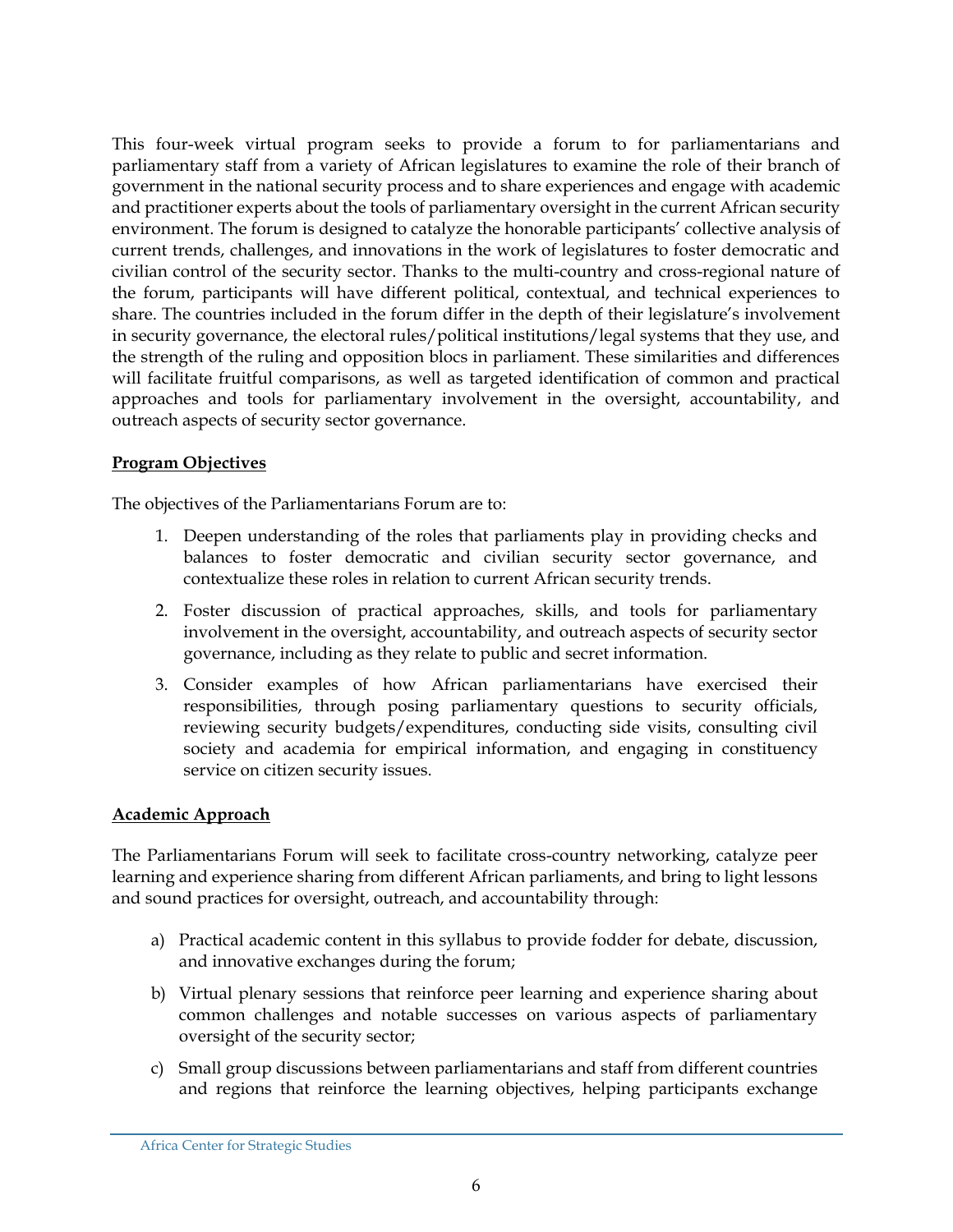lessons learned and share ideas about parliamentary contributions to oversight, accountability, and outreach on defense and security issues.

The forum will be conducted in English and French. The moderated discussion portion of the plenary sessions will be recorded and posted to the Africa Center website. A strict policy of non-attribution applies for the weekly discussion group sessions as well as during the question-and-answer portion of weekly plenary sessions. These rules are binding during and after the seminar. We encourage you to share the insights you gain from this seminar with your colleagues, but not to quote the specific comments of your fellow participants. We hope that this will allow you to freely address the sensitive issues under discussion. The views expressed in the readings, case studies, and presentations do not represent the official policy or position of the National Defense University, the Department of Defense, or the U.S. Government. All program documentation will be posted on the Africa Center website.

#### **Syllabus**

This syllabus is an educational document intended to expose participants to various perspectives to help them take full advantage of the program; it does not reflect the views or official position of the Department of Defense or U.S. government. It provides an overview of key ideas, debates, and policy issues related to parliamentary involvement in defense and security sector oversight and its contributions to good security sector governance.

For each weekly session listed in the syllabus, we provide learning objectives and an introduction to the theme of the plenary session. We also list questions that participants should be prepared to answer in the discussion group meeting held the day after the plenary session. Finally, we include a selection of recommended readings. They are short selections of material intended to prepare participants for the plenary sessions and discussion groups. Please consider reading them before the sessions for which they are listed.

The primary purpose of the recommended readings is to help frame the stakes and the challenges of security-justice coordination within the context of available scholarship, empirical evidence, and policy documentation. We encourage you to share questions and suggestions about the materials and the forum, as it will enhance the quality of our programs. We are eager to discuss specific topics with you.

The lion's share of expertise and knowledge about these topics comes from you, based on your current and past work in the legislative field in your countries and in your regions. We heartily encourage you to share your experiences and knowledge with each other, to challenge and debate ideas that are raised at the forum, and to use the forum as you wish to build additional networks that might be useful to you professionally.

#### **Preparation for the Seminar**

Before each week of the seminar, we ask that you:

1. Review the relevant weekly portion of the syllabus and consult the recommended readings.

Africa Center for Strategic Studies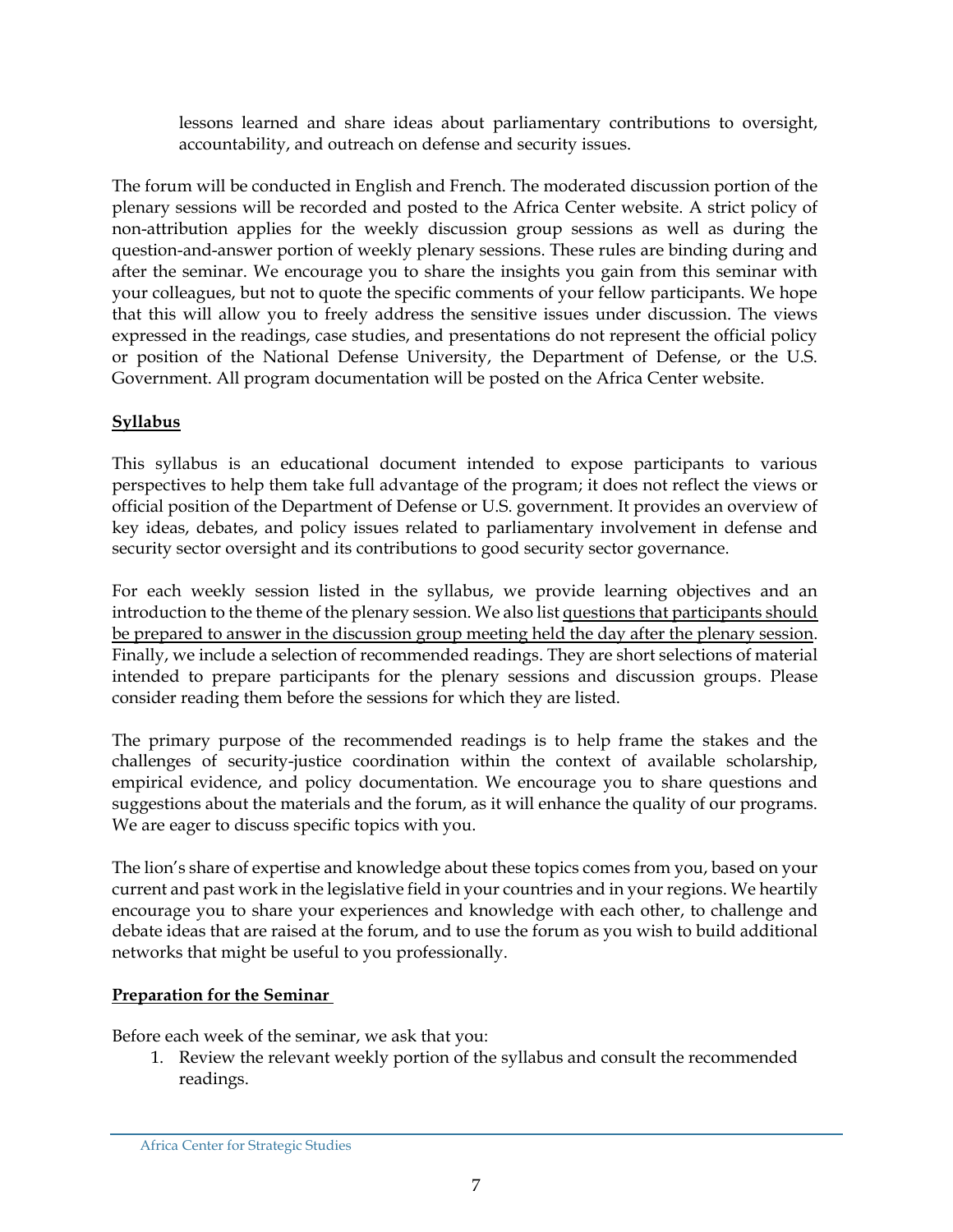- 2. Think about the relevant week's discussion group questions and consider what experiences from your work you might share with your colleagues.
- 3. Be ready to participate in discussion groups and interact with other participants.

Africa Center for Strategic Studies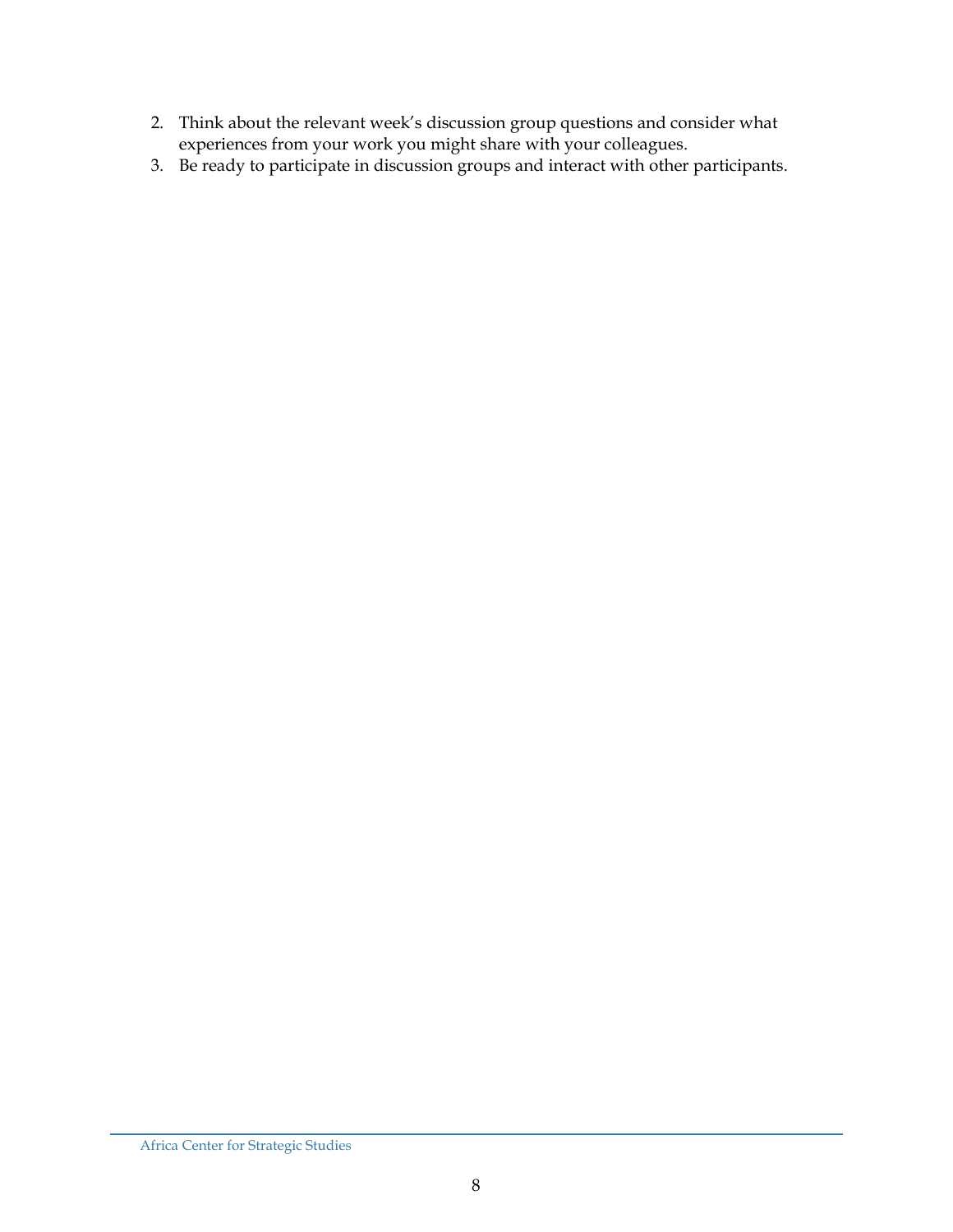#### **Week 1: Roles of Parliament in Democratic and Civilian Security Sector Governance**

**Format:** Plenary Session: Tuesday, March 1, 1200-1345 GMT Discussion Group: Wednesday, March 2, 1200-1330 GMT

#### **Objectives:**

- Understand the core roles that parliaments play in democratic and civilian security sector governance, as well as parliamentarians' key responsibilities in the domains of oversight, accountability, and outreach
- Identify the current security threats and emerging security trends in Africa that parliamentarians are likely to encounter as they fulfill their roles and responsibilities
- Analyze how recent trends in African governance relate to the advancement of citizen security, and how parliaments fit into this picture
- Examine African Union commitments to democracy, human rights, and governance that promote parliamentary roles in accountability and oversight

#### **Background:**

Parliamentary oversight of the defense and security sector plays a fundamental role in facilitating democratic and civilian security sector governance. However, the two are not one and the same. Democratic and civilian control of the security sector depends on multiple institutions working in complementarity to ensure that the defense and security forces, who "hold and deploy the means of coercion on behalf of, and for the protection of the entire society, do not end up functioning as a threat to the same elements they were supposed to protect in the first place."<sup>2</sup> Parliament, the judiciary, the media, civil society, and citizens are all involved. As a core institution of security governance, parliaments also have opportunities to work with and call on other oversight bodies like ombudsmen, supreme audit institutions, and independent anticorruption and human rights commissions to help ensure democratic and civilian control.

Parliaments are also fundamental to a healthy system of checks and balances. Parliamentary oversight is an essential tool for holding defense and security officials from the executive branch of government to account on the scope and limits of their mandate. Parliament's oversight powers contribute to a broader system of checks and balances that help ensure that security policies and programs are developed and implemented in ways that address citizen concerns and meet the needs of the people. Because one of the functions of legislatures and their constituent political parties is to represent the interests of the people, parliament "has both a duty and a right to exercise judgement over all facets of public life, including the security sector.3" Members of Parliament can use their institutional vantage points not only to approve or modify defense and security budgets, oversee troop deployments, and review procurements, but also to shape

<sup>2</sup> Adedeji Ebo, "Parliamentary Oversight of the Security Sector in West Africa: Addressing Democratic Governance Deficits," in Adedeji Ebo and Boubacar N'Diaye, eds. *Parliamentary Oversight of the Security Sector in West Africa: Opportunities and Challenges*, Geneva Centre for the Democratic Control of Armed Forces, 2008 :7.

 $3$  Ibid: 6.

Africa Center for Strategic Studies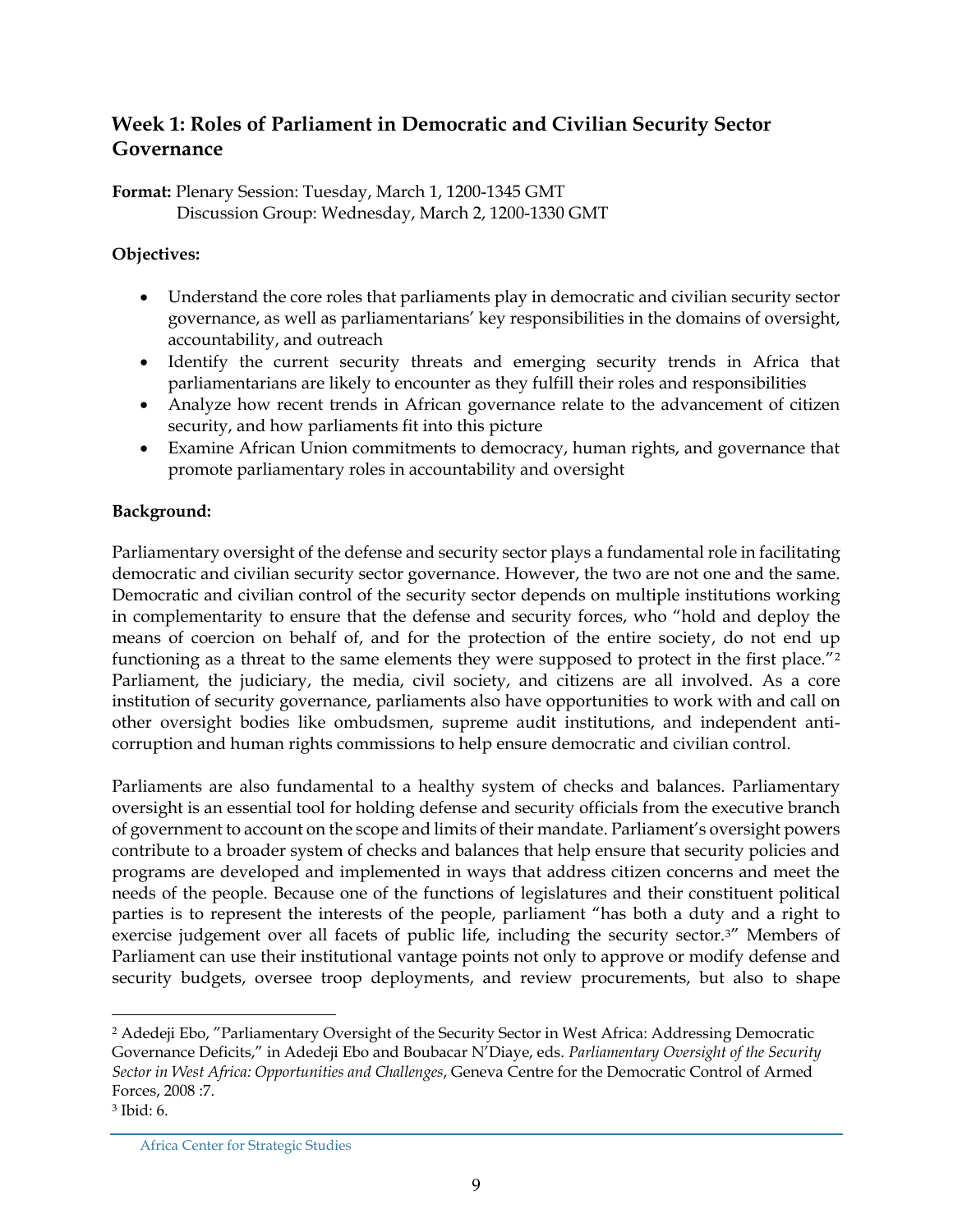defense and security policy into something that advances the security of citizens. As Members of Parliament "turn over" and those with the relevant technical expertise leave office, attention must be paid on an institutional level to helping new MPs acquire the relevant skills and experiences. Including youth and women parliamentarians in these processes is valuable for ensuring that the kind of defense and security policies and budgets that the country produces reflect the interests and concerns of constituents with diverse perspectives on security spending and programming.

According to the foremost African analysts of parliament, the quality of parliamentary oversight is a function of three basic elements: **ability, authority, and attitude**. Ability refers to whether legislators have the financial, technical, and human resources to conduct oversight; authority concerns whether legislators have the legal mandate and sufficiently specific standing orders to be able to conduct oversight; and attitude pertains to whether legislators have sufficient motivation, will, and incentives to conduct oversight.<sup>4</sup> A mix of these factors affects oversight and security governance outcomes, which also differ according to specific countries' histories, institutional configurations, and political and economic contexts. Nevertheless, in many countries, power is heavily concentrated in the executive branch, which has made it difficult for legislatures to oversee security force budgets, missions, and conduct. Some difficulties arise from a culture of secrecy about defense and security, as well as past tendencies of governments prioritizing state security over citizen and human security. Despite these challenges, prominent analysts also note that African parliaments are making a difference in their countries' governance.<sup>5</sup> Some even argue that African parliaments are in the midst of an impactful "awakening."<sup>6</sup> These assertions are worth examining, even in the face of challenges to legislative power that have recently arisen. (Two striking examples are the passage of Covid-19 emergency measures that temporarily but significantly curtail parliamentary oversight, as well as the occurrence of several military coups overturning systems of democratic and civilian control).

Last but not least, parliamentary oversight also transcends the national level in Africa. Regional parliamentary bodies – like the ECOWAS Parliament, the East African Legislative Assembly, the SADC Parliamentary Forum, and others – may also offer opportunities to engage in oversight on the regional level, as well as to help Members of Parliament and their staff take on cross-country sharing of knowledge, experiences, tools, and practices for effective oversight. The African Union also urges its Member States to enable legislative oversight of the security sector. The Security Sector Reform Policy affirms that parliaments need the space to "make and approve laws, rules, and regulations of the respective security sector institutions" and "establish and mandate specialized Committees to exercise oversight on behalf of the legislature."<sup>7</sup> Parliaments and legislative oversight are also important for upholding various aspects of the African Charter on Democracy, Elections, and Governance, which mentions the need to build the requisite parliamentary capacity to institutionalize transparency and accountability (Articles 27 and 32).<sup>8</sup>

<sup>4</sup> Ibid: 10.

<sup>5</sup> Ken Opalo, *Legislative Development in Africa*, Cambridge University Press, 2020.

<sup>6</sup> Nayé Bathily, *L'éveil des Parlements africains*, Karthala, 2020.

<sup>&</sup>lt;sup>7</sup> "[African Union Security Sector Reform Policy Framework](https://issat.dcaf.ch/download/60132/986021/AU_SSR_policy_framework_en.pdf)," African Union, 2013.

<sup>8</sup> "[African Charter on Democracy, Human Rights, and Governanc](https://au.int/sites/default/files/treaties/36384-treaty-african-charter-on-democracy-and-governance.pdf)e," African Union, 2012.

Africa Center for Strategic Studies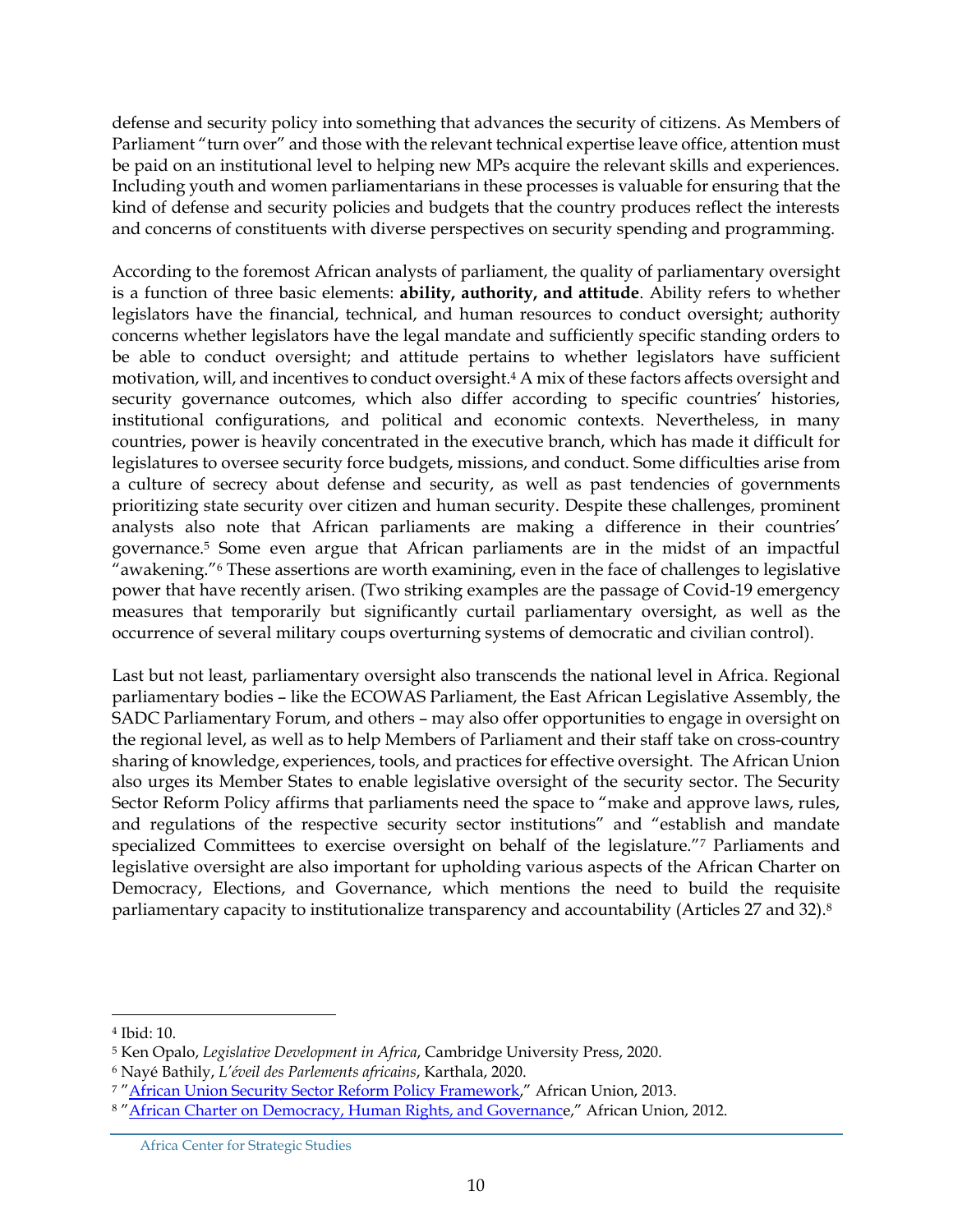#### **Discussion Questions:**

- What makes for an effective legislator, even in a system where there may be a heavy concentration of power in the executive branch of government relative to the legislature and the judiciary?
- Experts say that the quality of parliamentary oversight of the security sector is a function of three factors known as the "3As": *ability* (whether legislators have the resources and capacity to conduct oversight), *authority* (whether legislators have the legal mandate and sufficiently detailed standing orders to conduct oversight), and *attitude* (whether legislators have the motivation and incentives to conduct oversight). Where does your national or regional parliament stand on each of these three factors and why?
- Do you agree with some of the plenary speakers who argue that African legislatures are on the rise? In particular, do you find that African legislatures are increasingly asserting their oversight roles? Why or why not?
- How do you think that national parliaments' successes and challenges with security sector oversight have been affected by factors like the intensity of partisanship in a country, the engagement of the national parliament with regional parliamentary bodies, and the commitment of a country's leaders to African Union principles of legislative oversight and good governance?

#### **Recommended Resources:**

- 1. Geneva Centre for the Democratic Control of Armed Forces. "[Parliaments: Roles and](https://www.dcaf.ch/sites/default/files/publications/documents/DCAF_BG_8_Parliaments.11.15.pdf)  [Responsibilities in Good Security Sector](https://www.dcaf.ch/sites/default/files/publications/documents/DCAF_BG_8_Parliaments.11.15.pdf) Governance," 2015. Centre pour le contrôle démocratique des forces armées – Genève. "[Les Parlements:](http://www.dcaf-tunisie.org/adminDcaf/upload/ejournal/documentfr_10273.pdf)  [Rôles et Responsabilités dans la Bonne Gouvernance du Secteur de la Sécurit](http://www.dcaf-tunisie.org/adminDcaf/upload/ejournal/documentfr_10273.pdf)é," 2015.
- 2. About the new book, *The Awakening of African Parliaments* (by Nayé Anna Bathily): Olivier Marbot, "[African Parliaments: Do They Carry Any Real Political Weight?](https://www.theafricareport.com/105734/african-parliaments-do-they-carry-any-real-political-weight/)" *The Africa Report*, July 6, 2021.

A propos du nouvel ouvrage, *L'éveil des Parlements africains* (par Nayé Anna Bathily): Oliver Marbot, « [Les parlements servent-ils vraiment à quelque chose](https://www.jeuneafrique.com/1197058/politique/les-parlements-africains-servent-ils-vraiment-a-quelque-chose/) ? » *Jeune Afrique,* 3 juillet 2021.

- 3. Thomas Jaye, "[Liberia: Parliamentary Oversight and Lessons Learned from](https://issat.dcaf.ch/download/10645/106742/Liberia_SSR.pdf)  [Security Sector Reform](https://issat.dcaf.ch/download/10645/106742/Liberia_SSR.pdf)," Center for International Cooperation, 2009, especially the "Legislative Oversight" section (pages 8-15).
- 4. Boubacar Ndiaye, « [La problématique du contrôle parlementaire en Afrique](https://www.francophonie.org/sites/default/files/2020-01/reformes_systemes_securite.pdf)  [francophone,](https://www.francophonie.org/sites/default/files/2020-01/reformes_systemes_securite.pdf) » dans *La réforme des systèmes de sécurité et de justice en Afrique francophone*, Organisation Internationale de la Francophonie, pages 36-41.
- 5. "[Watchdogs? The Quality of Legislative Oversight and Defense in 82 Countries](http://ti-defence.org/wp-content/uploads/2016/03/Watchdogs-low.pdf)," Transparency International-Defense and Security," 2013.

Africa Center for Strategic Studies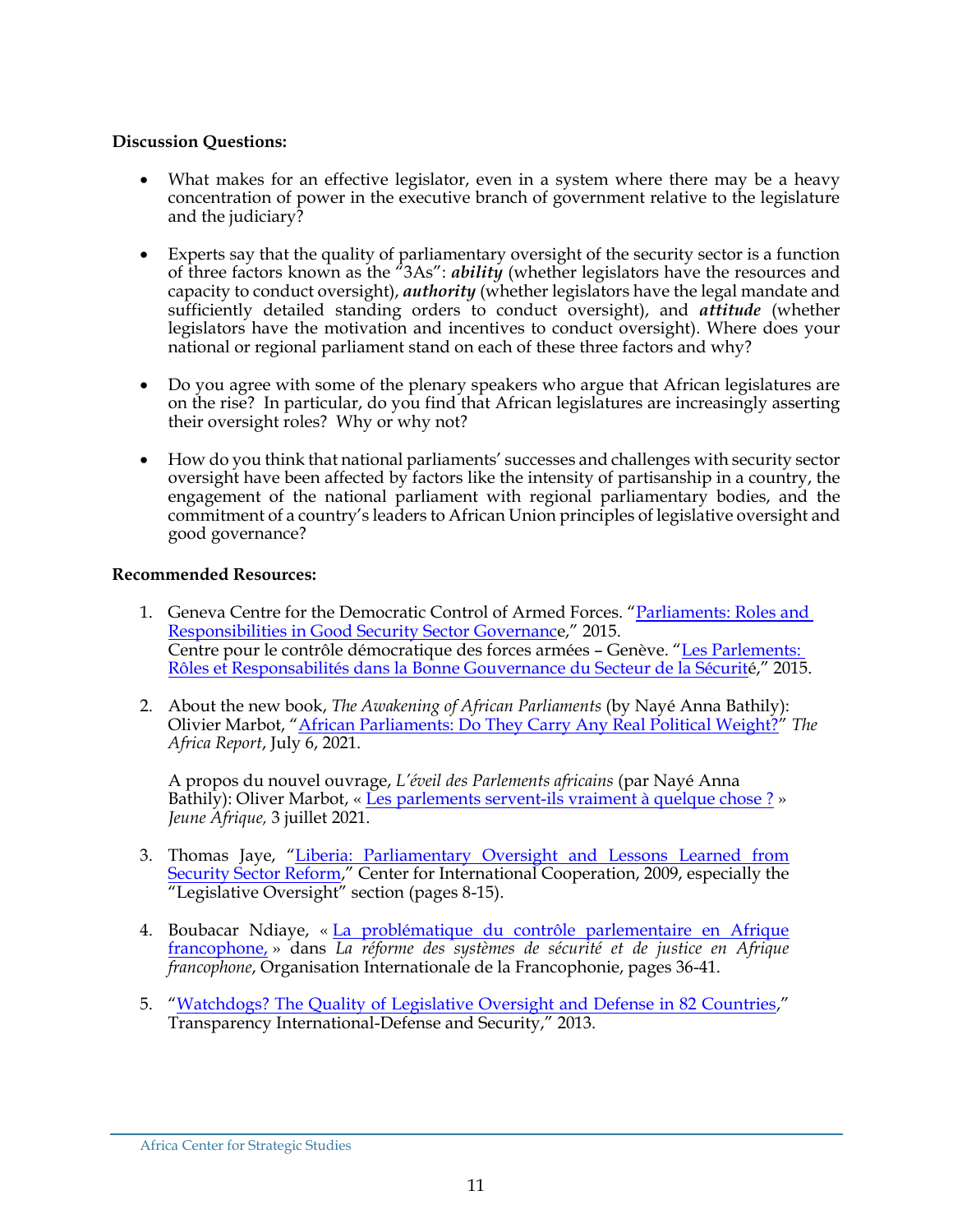#### **Week 2: Oversight - Overseeing Security and Defense Budgets**

**Format:** Plenary Session: Tuesday, March 8, 1200-1330 GMT Discussion Group: Wednesday, March 9, 1200-1330 GMT

#### **Objectives:**

- Analyze approaches and tools that parliamentarians have to oversee defense and security budgets, and how they apply throughout the budget cycle
- Discuss how parliaments can and should deal with secret and classified information that is relevant to budgetary oversight
- Highlight the role played by budgeting in the realization of national security objectives and delivery of security and justice to the citizens.

#### **Background:**

Parliaments have the power of the purse, and one of their core responsibilities is to appropriate, approve, and oversee defense and security budgets, drawing upon tools like posing questions to ministers, holding hearings, conducting special inquiries, and arranging side visits to get the information they need to engage in thorough and accurate oversight. The challenges to overseeing security and defense budgets, particularly in emerging democracies, are complex. Africa, like any other part of the world, needs to ensure maximum efficiency in the security and defense sector's budget management and practice. Governments have a duty to invest adequate funds to protect citizens and the national interest through maintaining professional, wellequipped, and properly resourced security and defense services. A government's security and defense budget outlines their plans to do so. And parliaments can play a role in making sure this obligation is met. They can prevent the misuse of public finances through exercising their oversight, deliberative, and legislative functions.

As representatives of citizen interests, parliamentarians have a unique constitutional role in authorizing and scrutinizing security and defense expenditures and holding the executive branch accountable for the security sector's performance. This role comprises not just the debating and passing of security and defense related bills. Instead, parliamentarians must be actively involved in all major aspects of security and defense management, including organizing debates on security and defense matters, scrutinizing budgeting processes, as well as overseeing the disbursement of sectoral expenditures<sup>9</sup>. The ways in which parliaments carry out oversight, the tools and procedures parliamentarians choose to deploy, and the extent of the scrutiny applied vary considerably. Rigorous, constructive, and evidence-based oversight is by no means universal. <sup>10</sup> Thus, parliamentarians must not simply act as 'rubber-stamps' or approach key policy issues emerging from the security and defense sector as a purely technical exercise.

<sup>9</sup> Naila Salihu, "Enhancing Accountability and Transparency in Ghana's Defence Sector," 2019. <sup>10</sup> Inter-Parliamentary Union and United Nations Development Programme, "Parliamentary oversight: Parliament's power to hold government to account" 2017. [www.ipu.org/oversightand](http://www.ipu.org/oversightand) an[d www.undp.org/content/undp/en/home/library/](http://www.undp.org/content/undp/en/home/library/)

Africa Center for Strategic Studies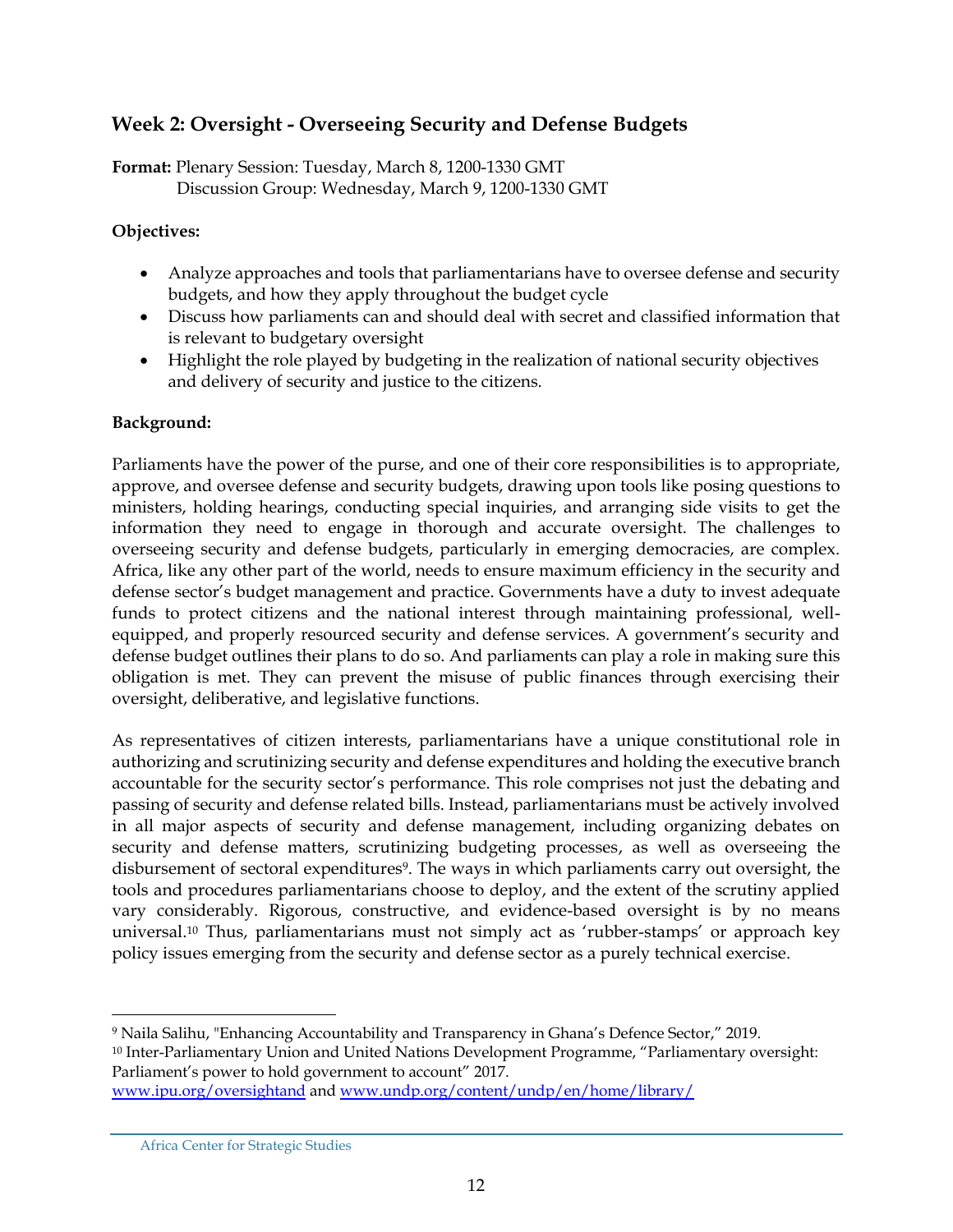Sound financial management of a state's security and defense sector remains the key to making security actors efficient, effective, and capable of providing legitimate security to citizens. From a public policy perspective, the security sector budget is an integral part of overall state budget and shares many of the characteristics of other sectors of government. This means that the citizens of any country will benefit from a security and defense sector that is subject to the same sound financial management set of rules and procedures that are applied to other sectors. It is therefore important for parliament to give a high priority to key budgetary principles such as comprehensiveness, contestability, transparency, accountability to ensure the integrity of all security sector activities and reduce the potential for corruption in the sector.<sup>11</sup>

To be able to do this, parliament must acquire a variety of things: elected civilian officials who have adequate technical training on budgetary oversight, parliamentary staff who have the resources and expertise to provide empirical analysis of security issues, a Parliamentary Budget Office (PBO) or equivalent to provide independent analysis of budget documents, and committee structures that allow for in-depth analysis, debate, and collaboration. In addition, some countries have practices to manage the multi-partisan nature of oversight, like formally designating an opposition party politician as head of the budget or public accounts committees.

All of these elements can enable those in parliament to understand the technical issues of complex security and defense systems, property management and personnel policies. In addition, they must empower themselves by getting expert advice from knowledgeable civil society organizations such as academic institutions and NGOs involved in the defense and security debate. In pursuing this goal, parliaments must support a vision for a citizen centered security and defense sector by deepening national ownership; developing a national vision for security, shaping sound legal frameworks; and ensuring better public financial management.

#### **Discussion questions:**

- In your experience, what have been the conditions that facilitate parliament's effective oversight of security and defense budgets and how do they relate to the 3As (ability, authority, attitude)? Can you share any specific examples of how your parliament has been successful in this process, and explain what enabled that?
- What are currently the principal challenges that parliamentarians face in carrying out effective budgetary oversight of the security and defense sector in your country? Could you provide a specific example to illustrate?
- To what extent does work across party lines influence budgetary oversight in your country, whether formally and informally? How important is multiparty debate and discussion to legislative oversight of security sector budgets and expenditures?
- How have you and your colleagues dealt with issues related to secrecy of defense and security budget and expenditure information, or related information about security force deployments, missions, and projects?

<sup>11</sup> Jeanne Kinney Giraldo, "Defense budgets, democratic civilian control, and effective governance," *In Who Guards the Guardians and How*, University of Texas Press, 2021, 178-207.

Africa Center for Strategic Studies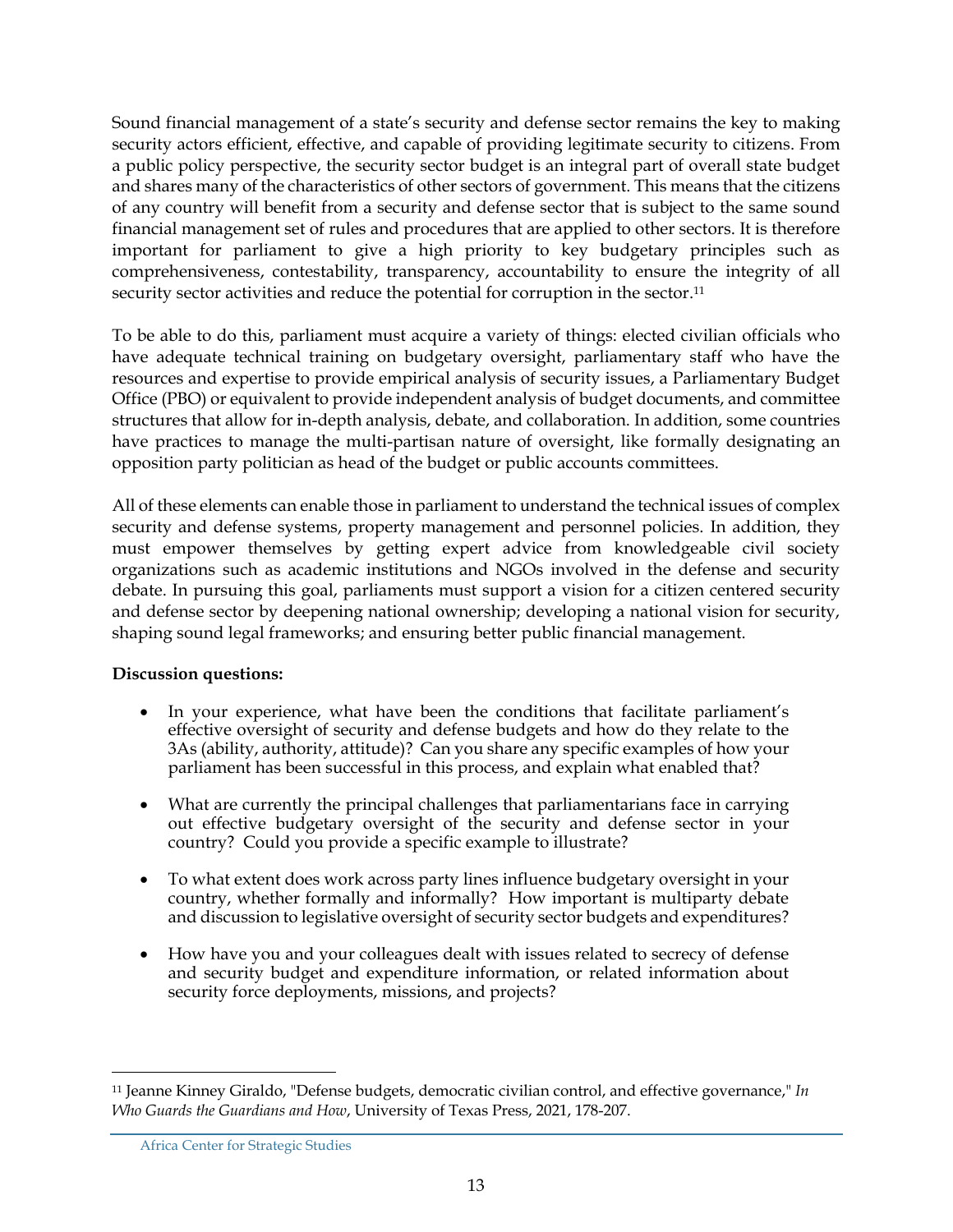#### **Recommended Readings:**

1. Inter-Parliamentarian Union. "Global Parliamentary Report 2017 Parliamentary Overs[ight: Parliament's Power to Hold Government to Account,](https://www.ipu.org/resources/publications/reports/2017-10/global-parliamentary-report-2017-parliamentary-oversight-parliaments-power-hold-government-account)" pages 99-108.

Union Interparlementaire. "[Rapport Parlementaire Mondial 2017](https://www.ipu.org/fr/ressources/publications/propos-de-luip/2018-03/rapport-annuel-dactivites-de-lunion-interparlementaire-2017) - Le Contrôle [Parlementaire : Le Pouvoir du Parlement de Demander des Comptes au Gouvernement](https://www.ipu.org/fr/ressources/publications/propos-de-luip/2018-03/rapport-annuel-dactivites-de-lunion-interparlementaire-2017)," pages 114-123.

- 2. Amor Tounakti, « [Les principes du contrôle budgétaire des dépenses de défense et de](https://www.francophonie.org/sites/default/files/2020-01/reformes_systemes_securite.pdf)  [sécurité dans le monde francophone,](https://www.francophonie.org/sites/default/files/2020-01/reformes_systemes_securite.pdf) » dans *La reforme des systèmes de sécurité et de justice en Afrique francophone*, Organisation Internationale de la Francophonie, pages 203-211,
- 3. Institut Démocratique National (NDI), « Le contrôle le budgétaire du secteur de la sécurité [par les parlements du Burkina Faso, du Mali et du Niger: Guide à l'usage des commissi](https://www.ndi.org/sites/default/files/NDI%20Guide%20Controle%20Budgetaire%20Secteur%20Securite_CDS.pdf)ons [de défense et de sécurité,](https://www.ndi.org/sites/default/files/NDI%20Guide%20Controle%20Budgetaire%20Secteur%20Securite_CDS.pdf) » 2017.
- 4. "[The Role of the Legislature in the Budget Process: The Case of Kenya](https://www.cabri-sbo.org/en/publications/the-role-of-the-legislature-in-the-budget-process-kenya)," Collaborative Africa Budget Reform Initiative, 2018.
- 5. Bernard Harborne, W. Dorotinsky & Paul Bisca, eds, *[Securing Development: Public Finance](https://openknowledge.worldbank.org/handle/10986/25138)  [and the Security Sector](https://openknowledge.worldbank.org/handle/10986/25138)*, World Bank, 2017, pages 7-14, 25-47.

*[Sécurité et développement: Securing Development: Public Finance and the Security Sector](https://openknowledge.worldbank.org/bitstream/handle/10986/25138/210766ovFR.pdf?sequence=4)*, World Bank, 2017, pages 8-16, 27-53.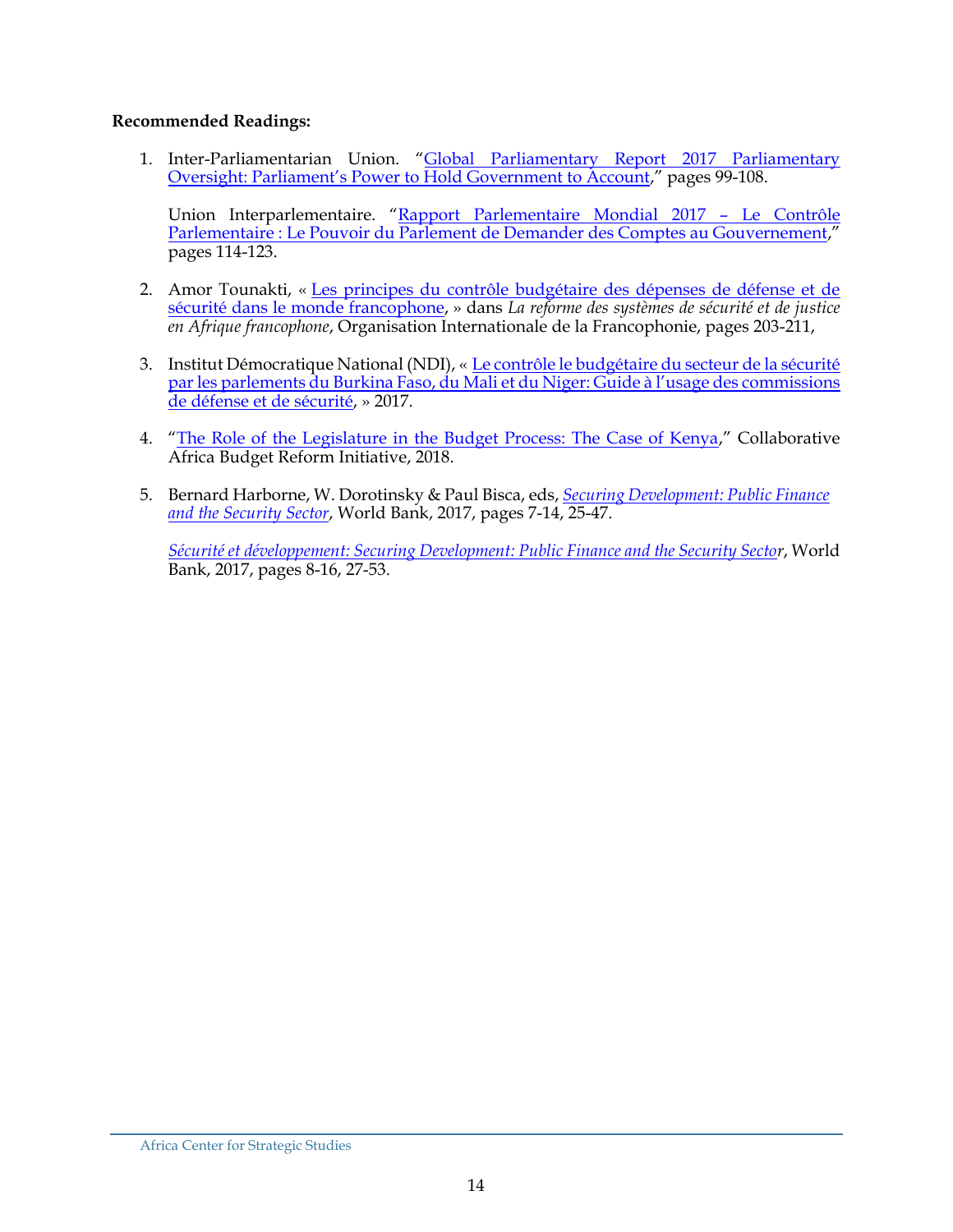#### **Week 3: Accountability - Fostering Security Sector Professionalism and Transparency**

**Format:** Plenary Session: Tuesday, March 15, 1200-1330 GMT Discussion Group: Wednesday, March 16, 1200-1330 GMT

#### **Objectives:**

- Analyze approaches and tools parliamentarians have to foster security service professionalism vis-à-vis citizens, and how best they can use those tools to address security actors' abuses or breaches of ethics and conduct
- Analyze approaches and tools that parliamentarians have to ensure transparency in security and defense procurement, and how best they can use those tools to prevent corruption and improve the efficient and effective management of security resources
- Highlight the role played by transparency and accountability of the security forces in the realization of security objectives and the delivery of security and justice to citizens

#### **Background:**

Parliaments also play key roles in fostering the accountability of the defense and security sector to the people. In addition to approving and/or debating defense and security sector budgets, African legislators are mandated to oversee the management of security resources by ensuring adherence to principles of public financial management. They are involved in overseeing procurement and working with audit institutions to ensure efficient use of resources in the defense and security sector. Parliaments are also important for advancing efforts to foster military and police professionalism and accountability to citizens. They ensure that the armed forces' duties to citizens are clearly delineated in the law and that their constituents understand those duties, as well as security actors' standards of ethical and professional conduct vis-à-vis citizens. Each of the above endeavors is part of good security sector governance, which can nurture trust, enhance legitimacy, and help the state deliver security and justice to citizens.

Lack of transparency in managing security resources, particularly when it comes to defense procurement and acquisitions, is widely concerning to African security professionals and citizens. <sup>12</sup> This poses a serious threat to security and stability. <sup>13</sup> The Ibrahim Index of African Governance notes that while there have been improvements in anti-corruption in Africa over the last decade, public procurement has become less competitive, with less law enforcement against companies violating procurement rules.<sup>14</sup> Entrenched informal practices and norms, including clientelism and graft, can play a deleterious role in procurement. Legislative oversight, however, can help to mitigate challenges related to poor procurement or contracting practices. External oversight by the legislature can also counterbalance any weaknesses in internal inspections and

<sup>12</sup> Kwesi Aning & Joseph Siegle, "[Assessing Attitudes of the Next Generation of African Security Sector](https://africacenter.org/wp-content/uploads/2021/07/ARB07EN-Assessing-Attitudes-of-the-Next-Generation-of-African-Security-Sector-Professionals.pdf.)  [Professionals](https://africacenter.org/wp-content/uploads/2021/07/ARB07EN-Assessing-Attitudes-of-the-Next-Generation-of-African-Security-Sector-Professionals.pdf.)," Africa Center for Strategic Studies, 2021.

<sup>13</sup> Government Defense Integrity Index 2020 Global Report: Disruption, Democratic Governance, and Corruption Risk in Defense Institutions, Transparency International-Defense and Security, 2021. <sup>14</sup> 2020 Mo Ibrahim Index of African Governance: Index Report, Mo Ibrahim Foundation: 55.

Africa Center for Strategic Studies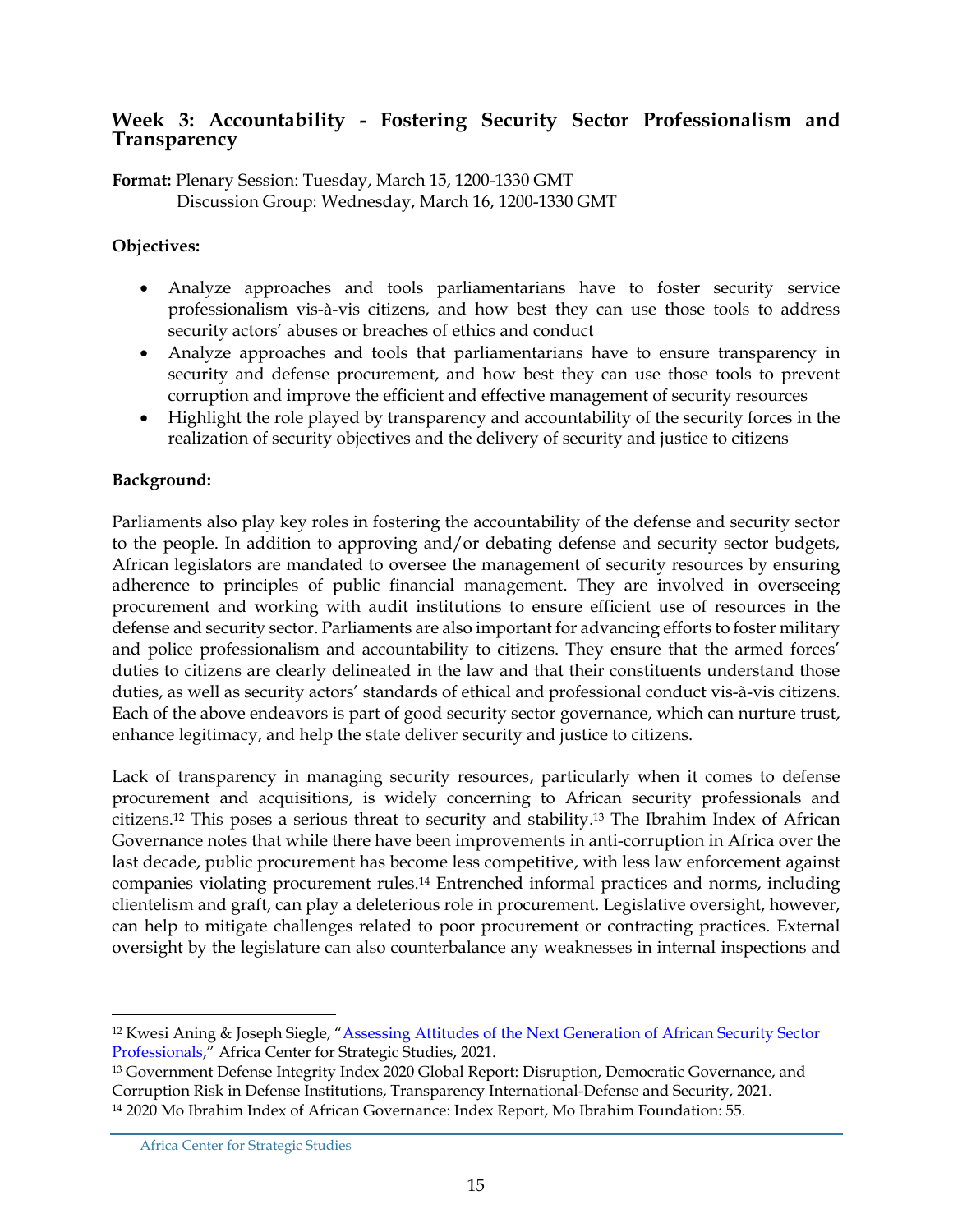audits. African legislatures can also help bolster whistleblower protections to incentivize the reporting of defense sector malpractice. 15

Parliamentarians can improve accountability and transparency in security by influencing how the security services develop codes and follow ethics that bolster constitutionalism, rule of law, human rights, integrity, and service.<sup>16</sup> They can contribute by consulting with constituents about security sector resource management, professionalism, and conduct, and by holding public hearings, posing official questions to ministerial authorities, and holding commissions of inquiry on these topics. They might work with ombuds institutions to follow up on citizens' complaints about security actors when those institutions are mandated to address them.<sup>17</sup>

Parliamentarians also need access to reliable information as a basis for their oversight. This can be difficult because information about defense and security procurement is frequently excluded from the scrutiny of the public and of civil authorities, sometimes in secret budgets or off-budget accounts, allegedly because of its sensitivity.<sup>18</sup> The over-classification of information about national security "can seriously undermine the main institutional safeguards against government abuse: independence of the courts, the rule of law, legislative oversight, media freedom, and open government."<sup>19</sup> Not all military procurements and complaints about security actor conduct need to be confidential, and their classification is governed by law. The passage and effective implementation of freedom of information laws could mitigate these challenges; so could the establishment of military ombuds units that are civilian run, independent, and properly resourced to alert legislatures to human rights and ethical issues within the armed forces.<sup>20</sup> Collaboration with supreme audit institutions and civil society is also key.

#### **Discussion questions:**

- How much is transparency within the defense and security sector a concern in your country? What have been your parliament's successes and failures in addressing these issues, and do the 3As (ability, authority, attitude) explain this?
- How much is the conduct, performance, ethics of the security services and their respect for citizens' rights and the rule of law issues of concern in your country? What have been your parliament's successes and failures in addressing these issues, and do the 3As (ability, authority, attitude) explain this?
- To what extent does a culture of secrecy in the defense and security sector play into parliamentary access to relevant information about procurement practices or professional and ethical conduct of the security forces?

<sup>15</sup> Government Defense Integrity Index, *op.cit*.: 95.

<sup>&</sup>lt;sup>16</sup> Emile Ouedraogo, "[Advancing Military Professionalism in Africa](https://africacenter.org/publication/advancing-military-professionalism-in-africa/)," Africa Research Paper no. 6, Africa Center for Strategic Studies, July 31, 2014.

<sup>17&</sup>quot; [Parliament and Democracy in the Twenty-First Century: A Guide to Good Practice,](http://archive.ipu.org/dem-e/guide/guide-4.htm)" Inter-Parliamentary Union, 2006.

<sup>18</sup> *The Missing Element: Addressing Corruption through Security Sector Reform in West Africa*, Transparency International-Defense and Security, 2020.

<sup>19</sup> [The Global Principles on National Security and the Right to Information \(The Tshwane Principles\)](https://www.justiceinitiative.org/uploads/bd50b729-d427-4fbb-8da2-1943ef2a3423/global-principles-national-security-10232013.pdf), Open Society Justice Initiative, 2013: 6.

<sup>20</sup> Ouedraogo, *op.cit.*

Africa Center for Strategic Studies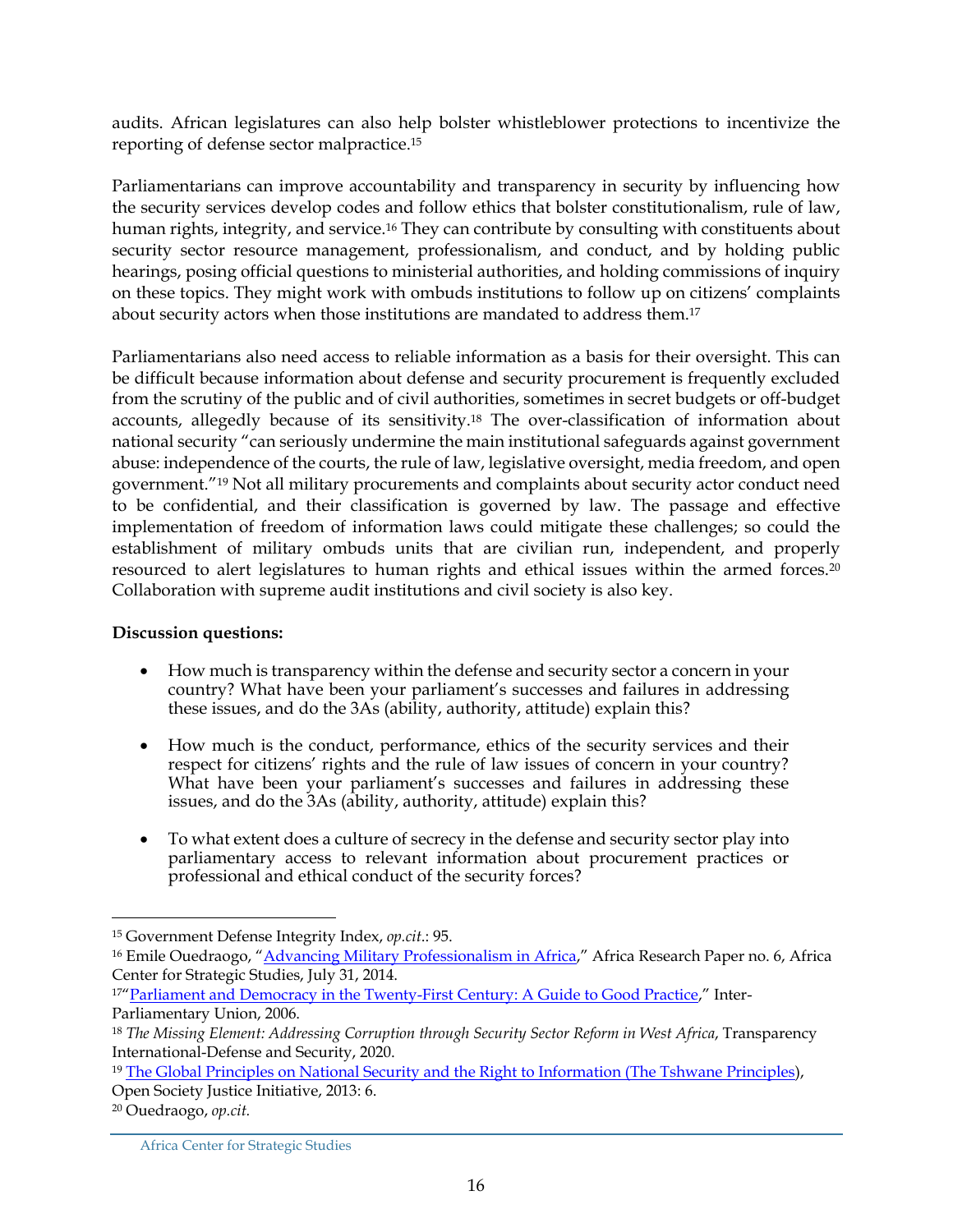- How do you get information from other government institutions about the accountability of the security sector, both for its upholding of human rights and for its fiscal transparency?
	- o Are there insights you can share with colleagues about tools and techniques for obtaining information from security sector institutions on these topics?
	- o Are there insights you can share with colleagues about tools and techniques for obtaining information from supreme audit institutions, as well as independent anti-corruption and human rights commissions?

#### **Recommended Readings:**

1. ["Corruption Risks and Sustainable SSR: A Critical Challenge," and "Integrating](https://ti-defence.org/wp-content/uploads/2021/02/SSR_in_WA_ENG_Report_v1.2.pdf)  [Corruption into Security Sector Management,"](https://ti-defence.org/wp-content/uploads/2021/02/SSR_in_WA_ENG_Report_v1.2.pdf) in *The Missing Element: Addressing Corruption through Security Sector Reform in West Africa*, Transparency International-Defense and Security, 2020, pages 13-22, 26-28.

« Risques de et RSS durable : un défi cruciale, » et « [Intégrer la lutte contre la corruption](https://ti-defence.org/wp-content/uploads/2021/02/SSR_in_WA_FR_Report_v1.2.pdf)  [dans la gestion du secteur de la sécurité](https://ti-defence.org/wp-content/uploads/2021/02/SSR_in_WA_FR_Report_v1.2.pdf)" » dans *L'élément manquant: lutter contre la corruption au travers des processus de réforme du secteur de la sécurité en Afrique de l'Ouest,*  Transparency International-Defense and Security, 2020, pages 14-23, 30-31.

2. Emile Ouedraogo, "[Advancing Military Professionalism in Africa](https://africacenter.org/publication/advancing-military-professionalism-in-africa/)," Africa Research Paper no. 6, Africa Center for Strategic Studies, July 31, 2014.

« [Pour la professionalisation des forces armées en Afrique,](https://africacenter.org/wp-content/uploads/2016/06/ARP06FR-Pour-la-professionnalisation-des-forces-arm%C3%A9es-en-Afrique.pdf) » Papier de recherche no. 6, Centre d'Etudes Stratégiques de l'Afrique, 21 juin 2016.

3. Kemi Okenyodo, ["Governance, Accountability, and Security in Nigeria,"](https://africacenter.org/publication/governance-accountability-security-nigeria-html/) *Africa Security Brief No. 31*, Africa Center for Strategic Studies, June 21, 2016.

« [Gouvernance, responsabilité, et sécurité au Nigéria,](https://africacenter.org/fr/publication/gouvernance-responsabilisation-securite-nigeria/) » *Bulletin de la Sécurité Africaine no. 31*, Centre d'Etudes Stratégiques de l'Afrique, 21 juin 2016.

4. "Preamble" and "Information that May Be Withheld on National Security Grounds and Information that Should Be Disclosed," [The Global Principles on National](https://www.justiceinitiative.org/uploads/bd50b729-d427-4fbb-8da2-1943ef2a3423/global-principles-national-security-10232013.pdf)  [Security and the Right to Information \(The Tshwane Principles\)](https://www.justiceinitiative.org/uploads/bd50b729-d427-4fbb-8da2-1943ef2a3423/global-principles-national-security-10232013.pdf), Open Society Justice Initiative, 2013, pages 7, 19-28.

« Préambule » et « Informations pouvant être retenues pour des raisons de sécurité nationale, et informations devant être divulguées, » [Principes globaux sur la sécurité](https://www.justiceinitiative.org/uploads/7a3ed0c9-a694-4843-8a1a-0790e749c9d0/tshwane-french-20150209_0.pdf)  [nationale et le droit à l'information \(Principes de Tschwane\),](https://www.justiceinitiative.org/uploads/7a3ed0c9-a694-4843-8a1a-0790e749c9d0/tshwane-french-20150209_0.pdf) » 2013, pages 9, 23-32.

Africa Center for Strategic Studies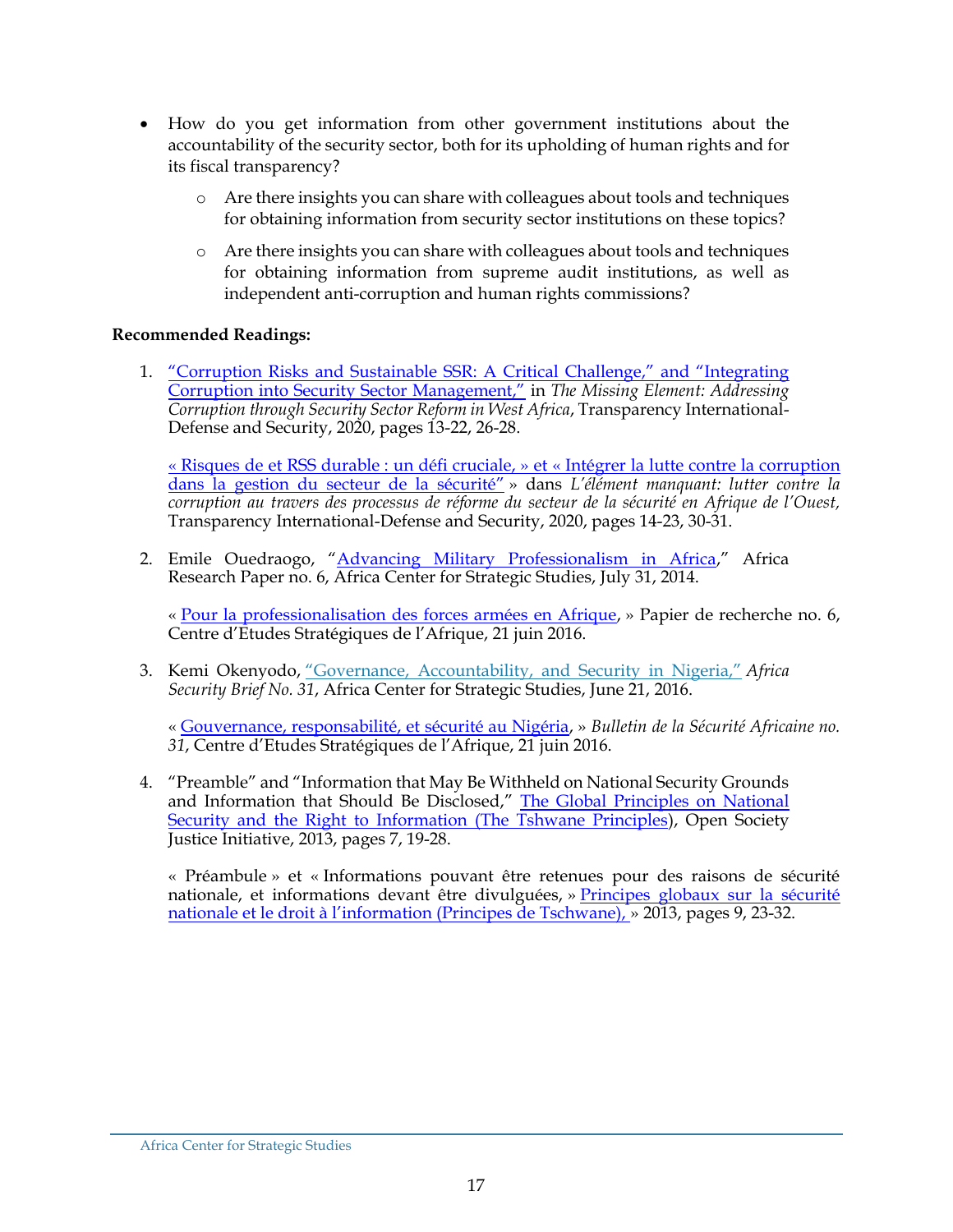#### **Week 4: Outreach - Bringing Civil Society and Constituents into Security Policymaking**

**Format:** Plenary Session: Tuesday, March 22, 1200-1330 GMT Discussion Group: Wednesday, March 23, 1200-1330 GMT

#### **Objectives:**

- Consider the ways that parliaments and parliamentarians can help governments advance security policies that reflect the interests of constituents and incorporate civil society expertise
- Compare and contrast different ways that parliamentarians can engage civil society and bring constituents into security policymaking and oversight, whether through side visits, research consultations, constituency funds, or otherwise
- Analyze what tools parliamentarians have to enhance communications with constituents and communities about security issues and policies, so as to build trust between them and security actors

#### **Background:**

One of the most critical roles of parliamentarians is that of constituent engagement. Parliaments are at their best in facilitating a balance of powers in security sector governance when they are tapping into the representative roles that they play for citizens. Both parliamentarians and their constituents, along with civil society and the independent media, have leading roles to play in oversight of the defense and security sector. When each of these entities works synergistically, they can increase the legitimacy of defense and security policymaking by making it more transparent, accessible, evidence-driven, and people-centered.

As they oversee defense and security, parliamentarians have opportunities to raise people's awareness of relevant policies, catalyze dialogue about them, and facilitate citizen and civil society input into oversight. The tools for this vary. Parliamentarians and their staff can proactively identify civil society entities that are doing research and advocacy on defense and security; this might involve networking and side visits to local think tanks, non-governmental organizations, and academia. Parliaments can also publish legislative documentation on defense and security policy to increase institutional transparency and to facilitate civil society's access to information. Using parliamentary powers to subject relevant bills to public hearing before they are voted upon, using townhalls to consult constituents, and linking up with media to raise awareness of parliament's role in fostering policy discussions are other notable practices. Parliamentarians can also receive petitions by members of the public and invite the public and the media into certain sessions on defense and security topics. 21

Civil society and the media are both potential partners for parliaments and complementary entities involved in oversight. They "have an important oversight function by raising awareness

<sup>21</sup> Inter-Parliamentarian Union. "Global Parliamentary Report 2017 Parliamentary Oversight: Parliament's Power to Hold Government to Account," pages 99-108; Adedeji Ebo and Boubacar N'Diaye, eds. *Parliamentary Oversight of the Security Sector in West Africa: Opportunities and Challenge*s, DCAF, 2008.

Africa Center for Strategic Studies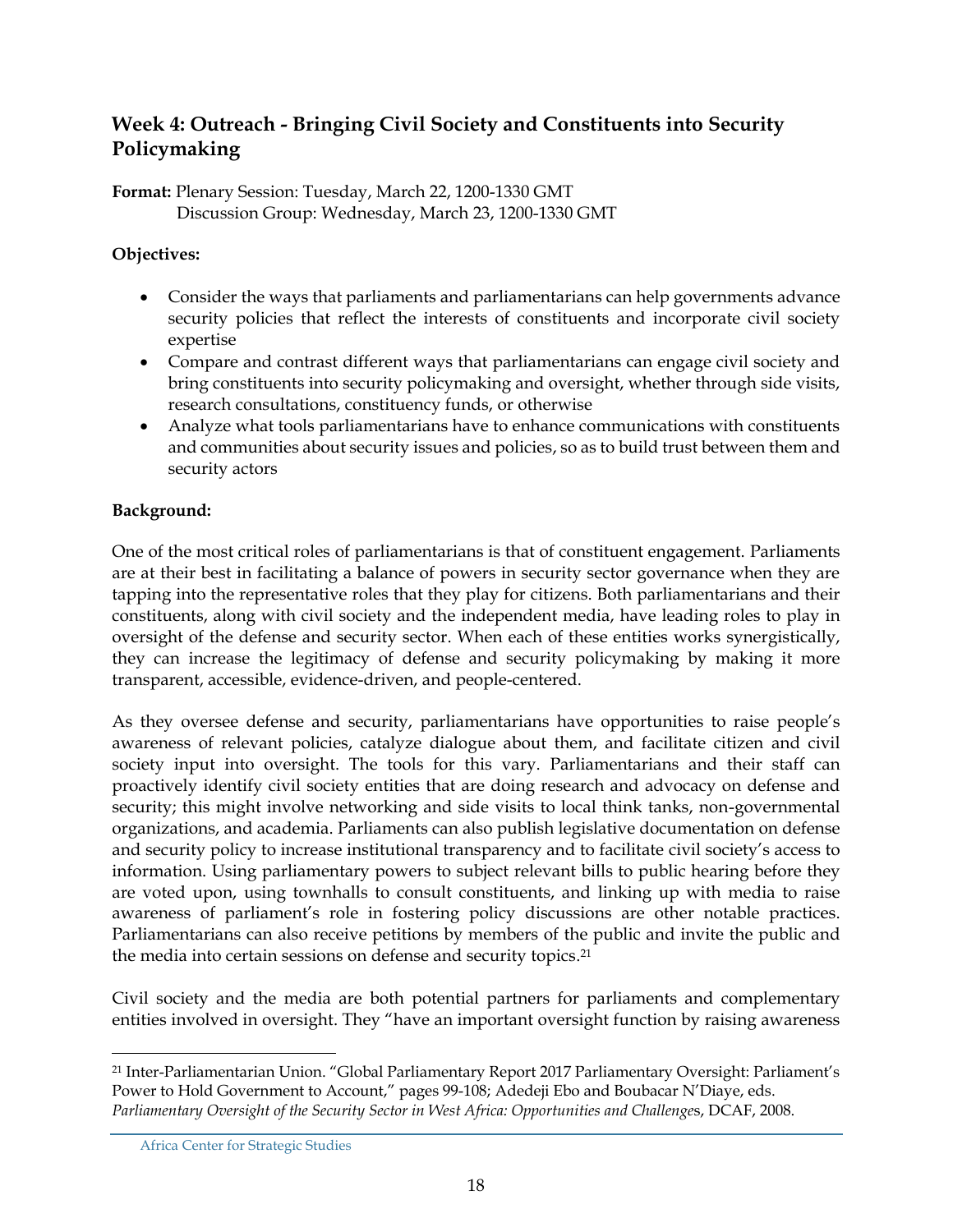of the role of the military among the general public and drawing attention to areas of reform."<sup>22</sup> They can also place pressure on government institutions – including parliament – to implement reforms and fulfill roles effectively. <sup>23</sup> Some civil society organizations have the resources and expertise to offer trainings that parliament might benefit from, on topics like budget analysis, human rights, codes of conduct, or gender analysis of security.<sup>24</sup> Similarly, parliamentarians may have an interest in developing relationships with independent journalists who report on security and defense. Print and audio-visual media are prime avenues for informing the populace about parliament's oversight activities as well as the security issues under scrutiny.

Parliamentarians interested in learning more about citizen perspectives on security can also seek out reputable open data sources. Some such data indicate the need for parliaments to enhance their efforts to connect and build trust with citizens, raise awareness of their work on defense and security sector oversight, and include women and youth in it.<sup>25</sup> On both security/defense and related policy issues, parliamentarians have an interest in making their constituency engagement inclusive by bringing underrepresented groups into consultations, debates, discussions, and side visits. In furthering a security and defense policy that is truly citizen-centered, parliamentarians and their staff will benefit from inviting people with diversity in gender, age, ethnicity, occupation, etc. when soliciting input for committee inquires, public hearings, and internal research or analysis.

Representation itself also matters: having women and youth in parliament is key, and giving them access to opportunities to serve on defense and security, public accounts, and internal affairs committees is essential for forging better policy shaped by a diversity of perspectives. Regional women's parliamentary bodies – like the ECOWAS Female Parliamentary Association and the SADC Parliamentary Forum Regional Women's Parliamentary Caucus – are some notable examples of networks that are useful touch points for bringing more women parliamentarians into defense and security, for instance.

#### **Discussion questions:**

- What are the security trends and challenges that you feel the most need to take into account as a parliamentarian in your country or region? What do your constituents think about these issues?
- What kinds of outreach and constituency service do you engage in on security and defense issues? What kinds of challenges do you face and how do those challenges relate to the 3As (ability, authority, attitude)?
- What have been some of the successes and challenges that parliamentarians in your country or region have had in interacting with civil society and the media on defense and security oversight issues? Are there any good practices or lessons learned that you can share?

<sup>22</sup> Ouedraogo, *op.cit.*

<sup>23</sup> Global Defense Integrity Index: 227.

<sup>24</sup> Augustin Loada & Ornella Moderan, *Le rôle de la société civile dans la réforme et la gouvernance du secteur de la sécurité*, DCAF, 2009: 35; *Parliamentary Oversight of the Security Sector: ECOWAS-DCAF Guide for West African Parliamentarians*, eds. Hans Born, Jean-Jacques Gacond & Boubacar Ndiaye, 2011; IPU, *op.cit.* <sup>25</sup> Gildfred Asiamah, Ousmane Djiby Sambou, & Sadhiska Bhoojedur, "Africans Say Governments aren't Doing Enough to Help Youth," Afrobarometer Dispatch 486 2021: 2.

Africa Center for Strategic Studies